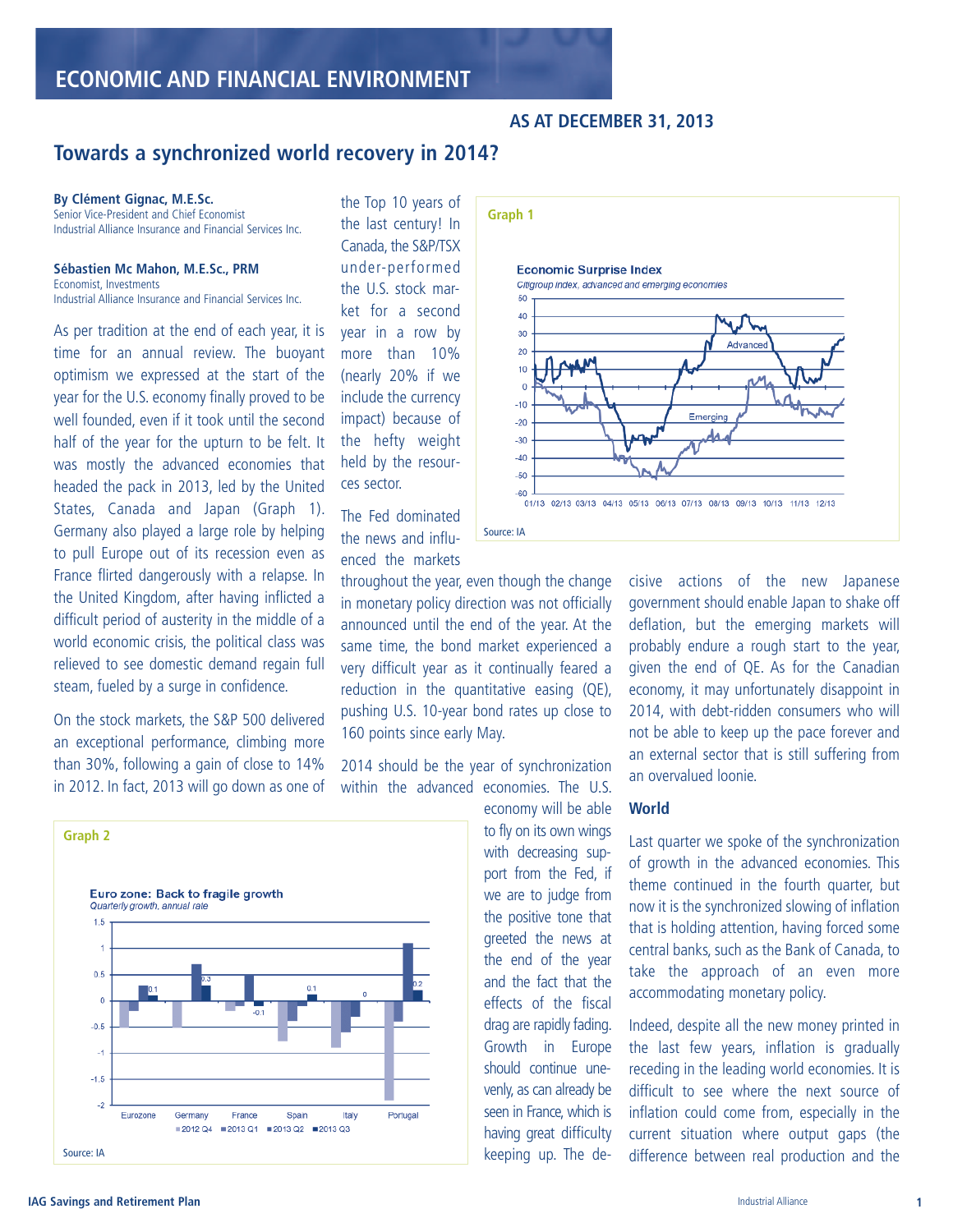# **AS AT DECEMBER 31, 2013**

production capacity of an economy during full employment) remain high or have widened during the year. Perhaps the depreciation of certain currencies will bring localized inflation in 2014, but the downward trend could take time to reverse.

In Japan, the Abe government's plan can be summed up as follows: so far, so good! Signs that the plan is working are undeniable: inflation has reached 1.5%, the Yen lost 15% of its value in 2013 (25% since September 2012), the Nikkei surged 50% (more than 70% since September 2012) and business confidence is at its highest in six years. The governor of the Bank of Japan judges that although they are half way there, the real tests will take place in 2014. The increase in the sales tax, which will go from 5 to 8% in April, will likely create volatility as consumers and businesses move up many of their purchases to the first quarter (in fact, we are expecting strong GDP growth in the first quarter and a sharp decline in the second, given this displacement effect of demand). The key to the Japanese economy's return to prosperity still lies in the structural reforms; the most important ones aim to improve

productivity by increasing women's participation in the workforce and by delaying the age of retirement. In short, the first "arrows" of the Abe plan have hit their mark but now we are moving into the critical phase.

In China, growth finally took an upturn after three quarters of slowing. The Chinese economy is currently growing at an annual pace of 7.8%, slightly above the target set by the administration in

2013. Industrial production and retail sales are also progressing according to expectations, reflecting the government's implementation of a mini fiscal stimulus during the year, composed of railway spending and tax cuts.After being a source of concern at the start of the year, China returned to the forefront of the world economy just as the world was positioning itself for the end of QE in the United States (and even, for a few weeks, for the possibility of a default on the U.S. debt). Like Japan, China is in the process of implementing major structural reforms, and their success will dictate the country's trajectory for the coming years.



The other emerging economies, however, do not enjoy such an advantageous position. The year 2013 showed us just how vulnerable they are to the drying up of liquidity in the advanced economies. The emerging countries run mainly on foreign investment and need the injections of foreign capital to support their growth.

| Chart 1 – Returns of the Canadian Bond Market<br>as at December 31, 2013 |             |            |  |  |
|--------------------------------------------------------------------------|-------------|------------|--|--|
| Index                                                                    | Returns (%) |            |  |  |
|                                                                          | 3 months    | <b>YTD</b> |  |  |
| DEX Universe Bond Index                                                  | 04          | (1.2)      |  |  |
| DEX Short Term Bond Index                                                | 08          | 17         |  |  |
| DEX Mid Term Bond Index                                                  | 0.4         | (0.6)      |  |  |
| DEX Long Term Bond Index                                                 | (0.2)       | (6.2)      |  |  |
| DEX Canada                                                               | 0 O         | (1.5)      |  |  |
| <b>DEX Provincial</b>                                                    | 0.4         | (2.7)      |  |  |
| <b>DEX Municipal</b>                                                     | 06          | (0.8)      |  |  |
| <b>DEX Corporate</b>                                                     | 09          | 08         |  |  |
| Source: Scotia Capital Debt Market Indices                               |             |            |  |  |

True, the Fed is not the only central bank printing money (the Bank of Japan is even about to eclipse the Fed's mark by a large margin), but the withdrawal of its QE policy will no doubt weigh heavily on the inflows of capital in these countries.

The year 2014 should therefore be one of adjustment for the emerging countries where the financing of investments may become more difficult. For the moment, we find it unsettling that a company such as Cisco, an excellent barometer of world investment conditions, reported that the end of the third quarter was a major turning point in the emerging countries. The demand for investment plummeted suddenly and the environment is reminiscent of that of 2009, with the drop in demand among the most rapid recorded.

Finally, in Europe, the most recent data confirm the degree to which the exit from recession will be slow, uneven and fragile. Although Germany (1<sup>st</sup> European economy) remains at the forefront with its strong domestic demand and healthy external sector, the situation elsewhere is not as rosy. France (2nd ) is heading straight back into recession while Italy (3rd ) still hasn't come out of it (Graph 2). And that's not even counting the southern countries (Greece, Spain and Portugal) which are still suffering the effects of the bursting of the credit bubble

## **IAG Savings and Retirement Plan 2 2**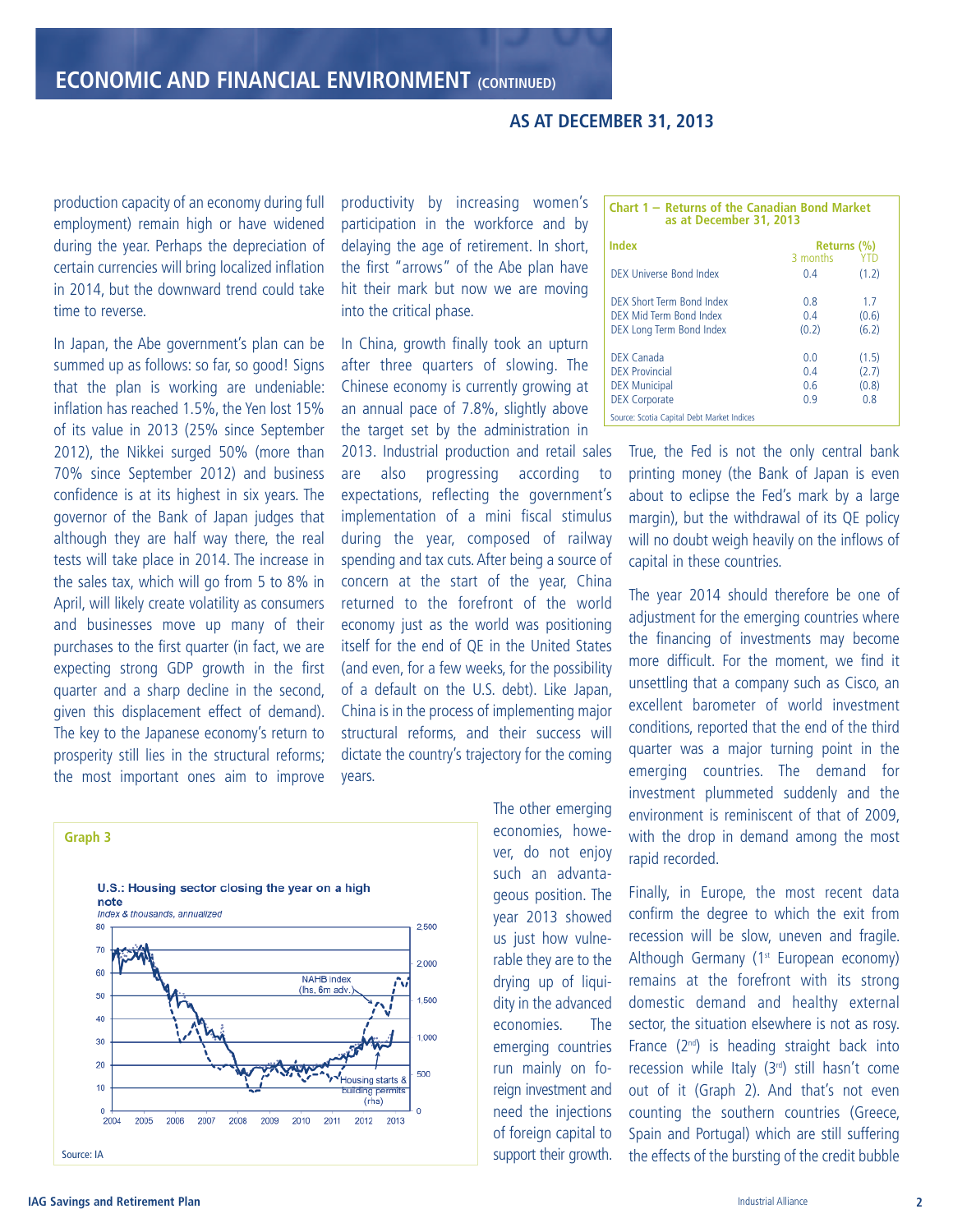# and of not controlling their own monetary policy. Adjustments must therefore be made through the real economy: marked increase in default rates, sustained decline in salaries and housing prices, etc., not to mention the unemployment rate which remains at a record high of 12.2% across the continent. All these pressures on demand have weighed on the inflation rate, its downward trajectory forcing the European Central Bank (ECB) to lower its key rate and revise its forecasts for GDP growth and inflation to 1.1% each in 2014.

## **United States**

The U.S. economy ended the year on a very positive note. GDP growth in the third quarter was revised upward, the real estate market is back on track after a slight pause in October, the unemployment rate finally dropped to 7%, the Senate and the House of Representatives agreed for the first time since 2011 on a budget plan, and the Fed finally deemed that the conditions on the job market are ripe to begin the "infamous" tapering process.

As to the spectacular 4.1% growth in GDP recorded in the third quarter, nearly one third came from a jump in inventory, suggesting at first glance that part of this growth was

| Chart 3 - Market Returns as at December 31, 2013 |             |        |  |  |
|--------------------------------------------------|-------------|--------|--|--|
| Index                                            | Returns (%) |        |  |  |
|                                                  | 3 months    | YTD    |  |  |
| <b>S&amp;P/TSX Sector Returns</b>                |             |        |  |  |
| Energy                                           | 5.7         | 13.6   |  |  |
| <b>Materials</b>                                 | (2.0)       | (29.1) |  |  |
| <b>Industrials</b>                               | 16.3        | 37.5   |  |  |
| <b>Consumer Discretionary</b>                    | 8.0         | 43.0   |  |  |
| <b>Consumer Staples</b>                          | 41          | 23.6   |  |  |
| <b>Health Care</b>                               | 13.8        | 72.1   |  |  |
| <b>Financials</b>                                | 10.0        | 23.7   |  |  |
| <b>Information Technology</b>                    | 7.3         | 37.3   |  |  |
| <b>Telecommunication Services</b>                | 6.9         | 13.1   |  |  |
| <b>Utilities</b>                                 | 3.1         | (4.1)  |  |  |
| S&P/TSX Composite Index                          | 7.3         | 13.0   |  |  |

borrowed from the fourth quarter. Digging a bit deeper, however, we realize that these fears may be unfounded, as the large majority of this rise in inventory was concentrated in the automobile sector, where sales are growing rapidly and approaching pre-crisis levels. In addition, December's

ISM report (a survey of more than 300 major U.S. companies) indicates that just 17% of respondents believe their inventory is excessive, down from 28% in previous months. As well, 83% of companies surveyed reported an increase in demand for their products, compared to just 33% at this time last year. All this suggests that the inventory accumulation is not caused by a weakness in demand but rather by a surge in confidence as businesses get ready for an improvement in the coming quarters. The conditions are therefore coming together for increased hiring and investment in 2014.

Despite the government shutdown in October (which lasted just over two weeks and is expected to have cost \$300 million per day in GDP in the fourth quarter, which can be put into perspective by considering that annual GDP in the U.S. is \$15.7 trillion, or \$15.7 million million), consumer and business confidence were only temporarily affected.

> Car sales are moving at an annual rate that is close to the pre-crisis period, the NAHB Builder Confidence index is at its highest in seven years (Graph 3), construction starts are at their highest in five years, and the most recent household surveys showed a surprising jump in confidence in November.

> Retail sales are headed in

| Chart 2 - Market Returns as at December 31, 2013 |                         |       |  |
|--------------------------------------------------|-------------------------|-------|--|
| <b>Index</b>                                     | Returns (%)<br>3 months | - YTD |  |
| DEX 91 day Tbill Index                           | 0.2                     | 1.0   |  |
| DEX Universe Bond Index                          | 04                      | (1.2) |  |
| S&P/TSX Composite Index                          | 7.3                     | 13.0  |  |
| S&P 500 (Can. \$)                                | 14.3                    | 41.5  |  |
| MSCI - EAFE (Can. \$)                            | 93                      | 31.3  |  |
| MSCI - World (Can. \$)                           | 11.7                    | 35.4  |  |
| Exchange Rate (Can. \$/US \$)                    | 34                      | 69    |  |

the same direction, suggesting that 2014 will start out with the momentum of confidence. We should not forget that from a macroeconomic standpoint, the spending of one is the income of another, and that it is confidence that makes households consume and businesses invest. Confidence is none other than the secret ingredient to economic vitality!

# **Canada**

**AS AT DECEMBER 31, 2013**

The Canadian economy is more difficult to characterize than the U.S. economy. The level of economic activity is greatly superior to its pre-crisis level, in this respect outranking the other G-7 partners (Graph 4). Despite this exploit, attributable to a cautious management of public finances in the years prior to the crisis and to a conservative and well-capitalized banking system, growth continues to be fueled primarily by household consumption, and the debt levels of these households are reaching ever-higher records.

What does 2014 have in store for us? It is hard to say. The real estate sector continues to raise concerns, as the weekly magazine The Economist reminds us each quarter (Graph 5), but it seems that a large part of this high assessment can be attributed to the growth of the population aged 20 to 44, fostered by a significant immigration contribution. All in all, while there is no imminent collapse on our radar, the Canadian real estate market is expensive and vulnerable to an eventual rise in interest rates and to a lull in migratory flows.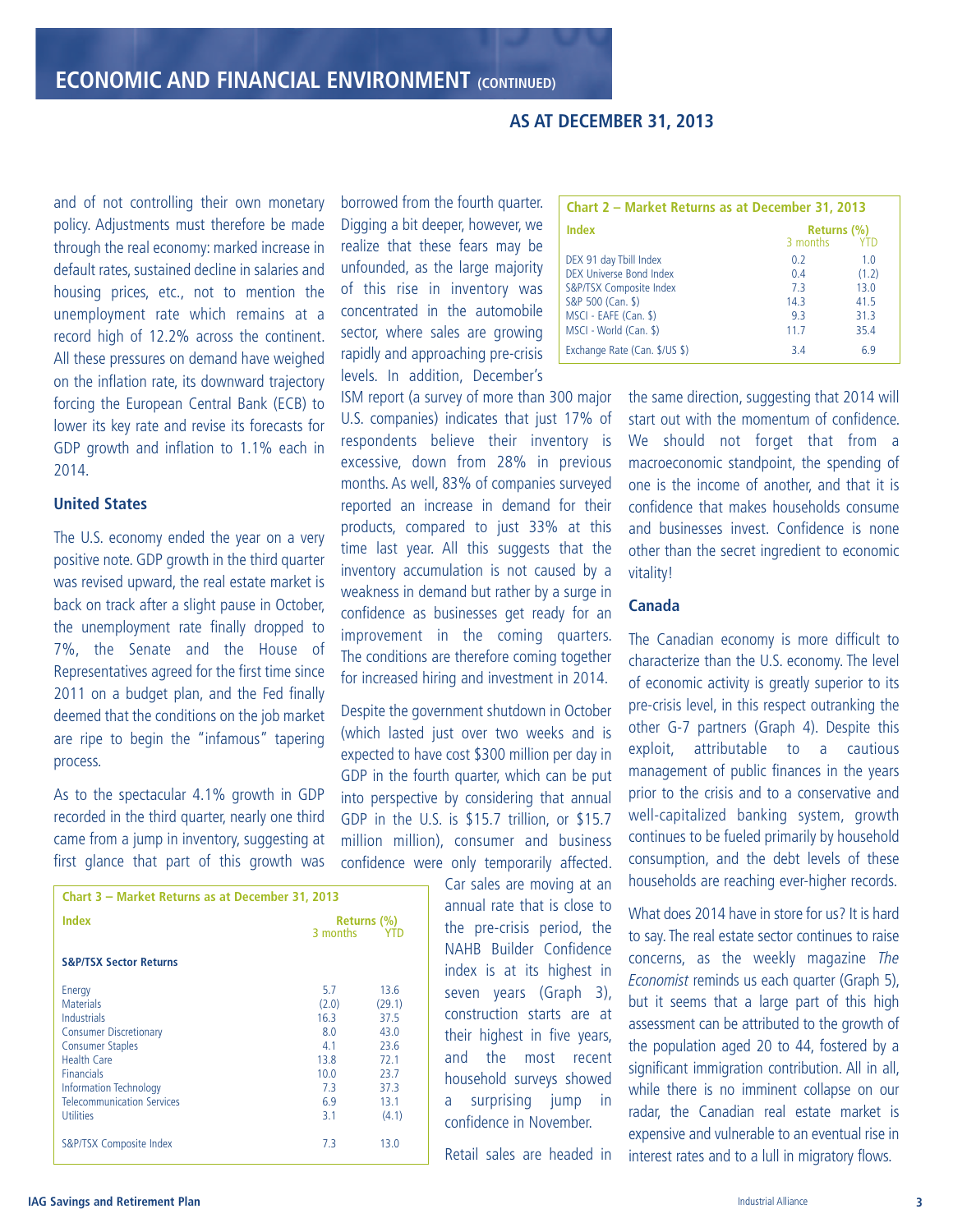|                                 | Min. | <b>Neutral</b> | Max. | <b>Actual</b><br>Weight | Over Weight $(+)$ /<br><b>Under Weight (-)</b> | <b>Change</b><br>in quarter |
|---------------------------------|------|----------------|------|-------------------------|------------------------------------------------|-----------------------------|
| <b>Money Market</b>             | 0    | 5              | 25   | 7.5%                    | $+2.5%$                                        | $-0.5%$                     |
| Canadian Bonds                  | 20   | 45             | 70   | 25.0%                   | $-20.0%$                                       | $0.0\%$                     |
| <b>International Bonds</b>      | 0    | $\mathbf{0}$   | 15   | 0.0%                    | $0.0\%$                                        | 0.0%                        |
| <b>Total - Bonds</b>            | 20   | 45             | 70   | 25.0%                   | $-20.0%$                                       | $0.0\%$                     |
| <b>Canadian Equities</b>        | 5    | 25             | 45   | 35.5%                   | $+10.5%$                                       | $-1.5%$                     |
| U.S. Equities                   | 5    | 12.5           | 45   | 18.0%                   | $+5.5%$                                        | $-1.5%$                     |
| <b>International Equities</b>   | 5    | 12.5           | 45   | 14.0%                   | $+1.5%$                                        | $+3.5%$                     |
| <b>Total - Foreign Equities</b> | 10   | 25             | 45   | 32.0%                   | $+7.0%$                                        | $+2.0%$                     |
| <b>Total - Portfolio</b>        |      | 100            |      | 100.0%                  |                                                |                             |

**AS AT DECEMBER 31, 2013**

economic growth rate in 2014 will be the behaviour of the external sector. One thing that seems clear is that even when U.S. imports finally resume, the external sector will not support growth like it did in the 1990s. First, although we often cultivate the idea that Canada is an export economy, the external sector has hardly contributed to economic growth since 2000 (Graph 6). Second, the rise of the loonie over the last decade has eroded the Canadian economy's competitiveness and turned the current account to red. The result: Canada's market shares in the U.S. and in the rest of the world are in freefall (Graph 7). Finally, this lack of competitiveness has led several export industries, such as the automobile industry, to leave the country and set up shop elsewhere, including south of the border.

The real determinant of the Canadian

In short, although the Bank of Canada is not specifically targeting the value of the Canadian dollar, authorities are no doubt delighted with its recent depreciation, as it gives Canadian industries back a dose of competitiveness and increases the external sector's potential contribution to GDP growth in the coming years.

# **Financial markets**

It has finally happened: "tapering" was announced at the end of the December 18 meeting of the Federal Open Market Committee (FOMC). The first step will be to reduce the monthly purchases of treasury bonds and mortgage-backed securities by \$5

billion each, slowing the monthly purchasing program from \$85 billion to \$75 billion. Subsequent revisions will depend on the quality of monthly data; any additional decreases will be decided and announced at the next FOMC meetings.

The Fed believes that the job market is showing sufficient improvement and that the time has come to reduce the pace of monetary stimulation, but insists that the recovery is still not sufficiently viable to walk without crutches.

The decision was more or less anticipated by the bond market, which had positioned itself for the possibility of such an announcement in December rather than in 2014. Rates for 10-year U.S. bonds had already gone from 2.5% to 2.8% between October and December based on the quality of the economic data and therefore barely reacted to the announcement. Meanwhile, world stock markets cheered the news, and the

Canadian dollar seems to be positioning itself to continue the decline begun earlier in 2013.

Now that tapering of the Fed's purchasing program is underway, we expect 10-year rates to gradually exceed the bar of 3.0% and to trade within a new range of 3.25% to 3.50% by next summer. The short part of the curve should be less sensitive since the Fed seems to have managed to anchor expectations that it will not raise its key rate before inflation accelerates considerably (above 2.5%) and before the unemployment rate drops below the 6.5% threshold.

The Canadian bond market reached the end of 2013 on a positive note, with the DEX Universe Bond Index offering a gain of 0.4% in the fourth quarter. Short-term bonds were up 0.8%, and long-term bonds were down - 0.2%. Corporate BBB bonds emerged as the winners, up 1.1% in the last quarter of the year. For the year, only corporate bonds  $(+1.2\%)$  and short-term bonds  $(+1.7\%)$ posted gains, while the DEX Universe was down -1.2% and long-term bonds -6.2%. The big losers of the year were real return bonds, which declined -13.1%.

The U.S. stock market ended one of the best years in its history with a flourish, going from one high to the next since the end of October, with a total quarterly return of 10.5%

| Chart 5 – Estimated Gross Returns for the Next 12 Months Starting on December 31, 2013 |                      |  |                      |     |                                        |
|----------------------------------------------------------------------------------------|----------------------|--|----------------------|-----|----------------------------------------|
| <b>Market indicators</b>                                                               | Interest or dividend |  | <b>Capital gains</b> | $=$ | <b>Total estimated</b><br>gross return |
| DEX 91 day Tbill Index                                                                 | $1.00\%$             |  | $0.00\%$             |     | $1.00\%$                               |
| DEX Universe Bond Index                                                                | 3.60%                |  | $(6.60\%)$           |     | $(3.00\%)$                             |
| Canadian stocks (S&P/TSX Composite Index) including dividends                          |                      |  |                      |     | 6% to 8%                               |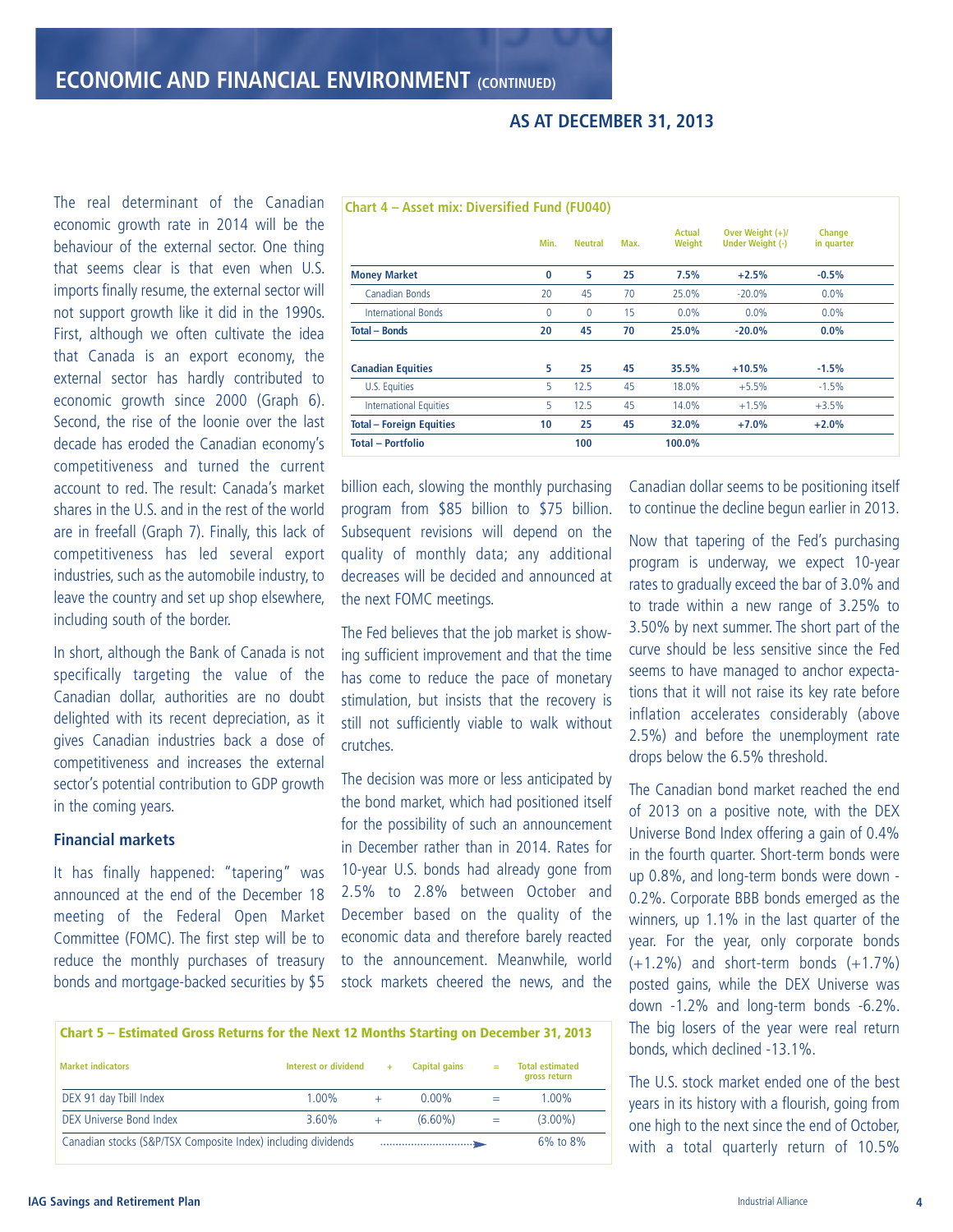# **A S AT D E C E M B E R 3 1 , 2 0 1 3**

(14.3% in Canadian dollars) for the S&P 500 and 32.4% for the year (41.5% in Canadian dollars). Cyclical sectors were the driving force of 2013 (Graph 8), led by consumer discretionary  $(+43.1\%)$ , health care  $(+41.5\%)$ , and industrials (+40.7%).

The S&P/TSX posted a second positive quarter in a row with a total quarterly return of 7.3%, allowing it to post a gain of 13.0% in 2013. Sectors that performed best during the year were health care (+72.1%), consumer discretionary (+43.0%) and information technology (+37.3%). Only two sectors were down in 2013: materials (-29.1%), which unfortunately represent about 12.0% of the Canadian index, and utilities (-4.1%).

Stock markets in Europe, Asia and the emerging markets also ended the year on a positive note. The European market, represented by the MSCI Europe Index, bounced back with a total return of 7.9% in the fourth quarter (11.6% in Canadian dollars). The MSCI EAFE Index was up 5.7% (9.3% in Canadian dollars), the MSCI World Index was up 8.0% (11.7% in Canadian dollars), and the MSCI Emerging Markets Index ended the year on a second positive quarter with a gain of 1.9% (5.3% in Canadian dollars).

## **Asset allocation**

The fourth quarter of the year progressed in keeping with our expectations: our diversified funds benefited from their high exposure to the stock market and to the U.S. dollar. Being underweight in bonds was also "profitable" given the reduction in prices that accompanied the sustained increase in interest rates since October.

More weight was granted to the EAFE market (European and Asian market) during the quarter in order to position the portfolio for an expansion of markets in Europe and Japan in 2014. We believe the valuation of the European market in terms of the potential price/earnings ratio is certainly attractive, but that it will take a significant improvement in business earnings before market projections are realized, hence our caution.

The emerging markets are also drawing our attention, but there too, we remain cautious. As discussed above, we must first gauge their reaction to the Fed's withdrawal of liquidity on the markets (and also assess the impact of the QE wave emanating from Japan). We are advocating a targeted regional approach, looking first to Latin America, which should profit from the U.S. recovery. It should be said that 2013 was not a very positive year for the emerging markets, and our diffusion index, which measures how many of these countries currently have a market index exceeding the 100-day moving average, deteriorated considerably in December, barely exceeding 50% at the year's end (Graph 9).

The year 2013 has shown the importance of making the right choices when it comes to asset allocation. The bond market ended the year with negative returns, as did the emerging markets, while the U.S. stock market enjoyed one of its best years of the last century. The year 2014 may not be as positive on the stock market, and will no doubt require going off the beaten track to generate additional returns. In our opinion, although more volatile and by definition more risky, the asset classes meriting greater attention in 2014 are corporate bonds in the fixed-income sector and, on the equities market, the stocks of small- and mid-cap Canadian companies.